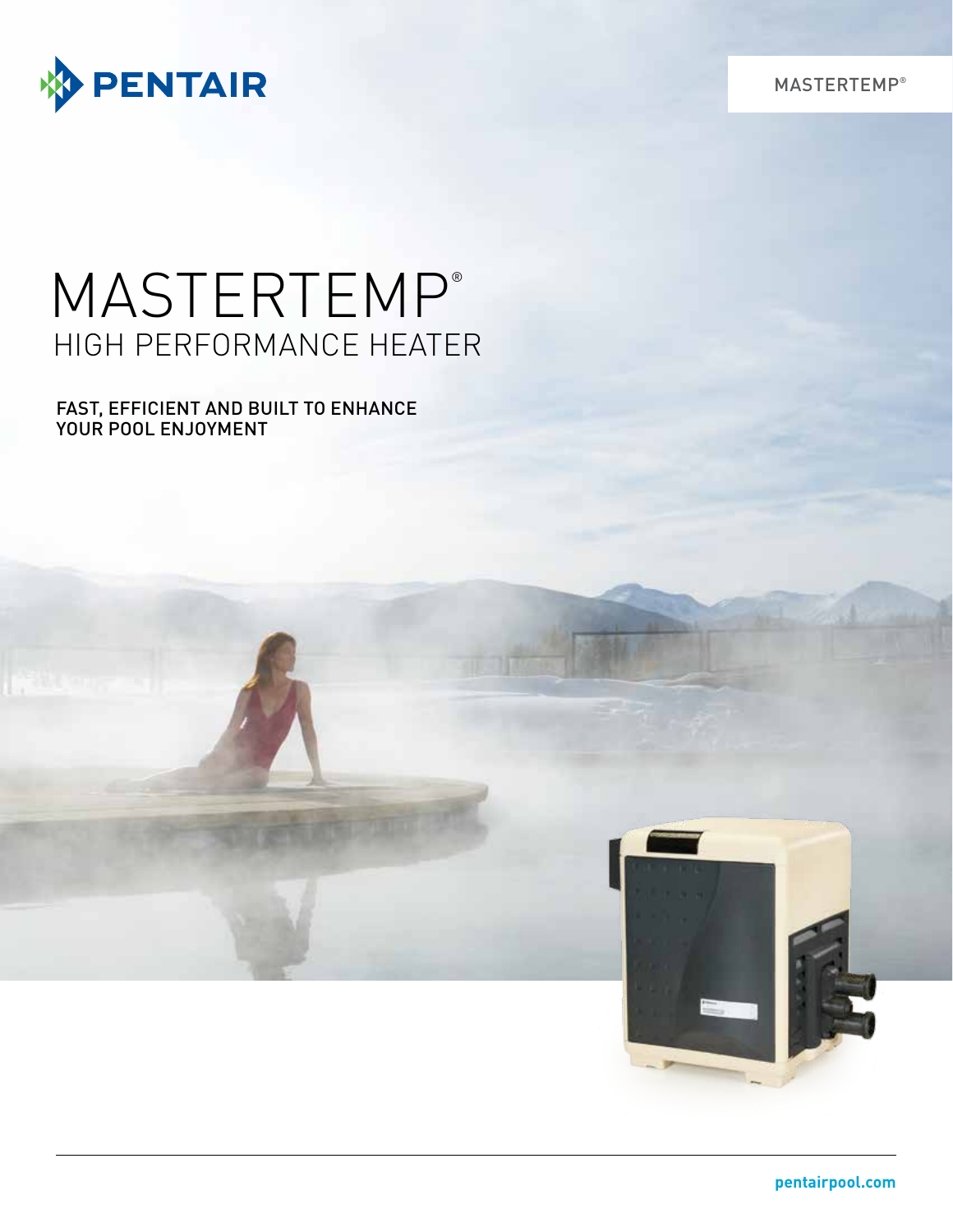## **Big performance. Small footprint.**

### EFFICIENCY, FAST HEATING AND SIMPLICITY IN A SLEEK, COMPACT PACKAGE.

When you want the soothing experience of warm water, the MasterTemp® High Performance Heater brings you the design features that deliver lower operating costs, easy operation and a long, dependable service life.

MasterTemp heaters are well-known for best-in-class energy efficiency and low emissions, even while heating your pool quickly. They feature an exceptionally compact design for such a high-performance heater, so they fit on smaller, less-intrusive equipment pads. Controls are intuitive and easy to use. MasterTemp heaters are also designed for super-quiet operation to help keep your poolside experience tranquil.



#### **Economical and fast**

Premix combustion technology for best-in-class efficiency and fast warm-ups; no long waits to enjoy your pool



**Enhanced design** Sleek, updated looks with easy-to-use controls



**Built to last** Tough, rustproof composite exterior weathers the elements

#### **POOL SIZING\***

| $^{\circ}$ F<br><b>Temperature</b><br>Change/<br><b>24 Hrs.</b> | <b>Heater Size</b>  |                     |                                 |                     |                           | <b>Heater Size</b>                         |                     |                           |                     |                           |
|-----------------------------------------------------------------|---------------------|---------------------|---------------------------------|---------------------|---------------------------|--------------------------------------------|---------------------|---------------------------|---------------------|---------------------------|
|                                                                 | <b>Model</b><br>175 | <b>Model</b><br>200 | <b>Model</b><br>250/250HD       | <b>Model</b><br>300 | <b>Model</b><br>400/400HD | <b>Model</b><br>175                        | <b>Model</b><br>200 | <b>Model</b><br>250/250HD | <b>Model</b><br>300 | <b>Model</b><br>400/400HD |
|                                                                 |                     |                     | <b>Pool Capacity in Gallons</b> |                     |                           | Pool Surface Area in Sq. Ft. at 5.5' Depth |                     |                           |                     |                           |
| 5                                                               | 85.210              | 97.383              | 121.729                         | 146.075             | 194.766                   | 2,069                                      | 2,364               | 2.955                     | 3.546               | 4,727                     |
| 10                                                              | 42.605              | 48,691              | 60,864                          | 73,037              | 97,383                    | 1,034                                      | 1,182               | 1,478                     | 1,773               | 2,364                     |
| 15                                                              | 28.403              | 32,461              | 40,576                          | 48,692              | 64,922                    | 690                                        | 788                 | 985                       | 1.182               | 1,576                     |
| 20                                                              | 21.303              | 24,346              | 30,433                          | 36,519              | 48,691                    | 517                                        | 591                 | 739                       | 887                 | 1,182                     |
| 25                                                              | 17.042              | 19.477              | 24,346                          | 29.216              | 38.953                    | 414                                        | 473                 | 591                       | 710                 | 945                       |
| 30                                                              | 14.201              | 16.230              | 20,288                          | 24,345              | 32,461                    | 345                                        | 394                 | 493                       | 591                 | 788                       |
| 35                                                              | 12,173              | 13,912              | 17,390                          | 20,868              | 27,824                    | 296                                        | 338                 | 423                       | 507                 | 675                       |
| 40                                                              | 10.651              | 12,173              | 15,216                          | 18.260              | 24,346                    | 259                                        | 295                 | 369                       | 443                 | 591                       |

\*ASME models available. See your Pentair representative for details.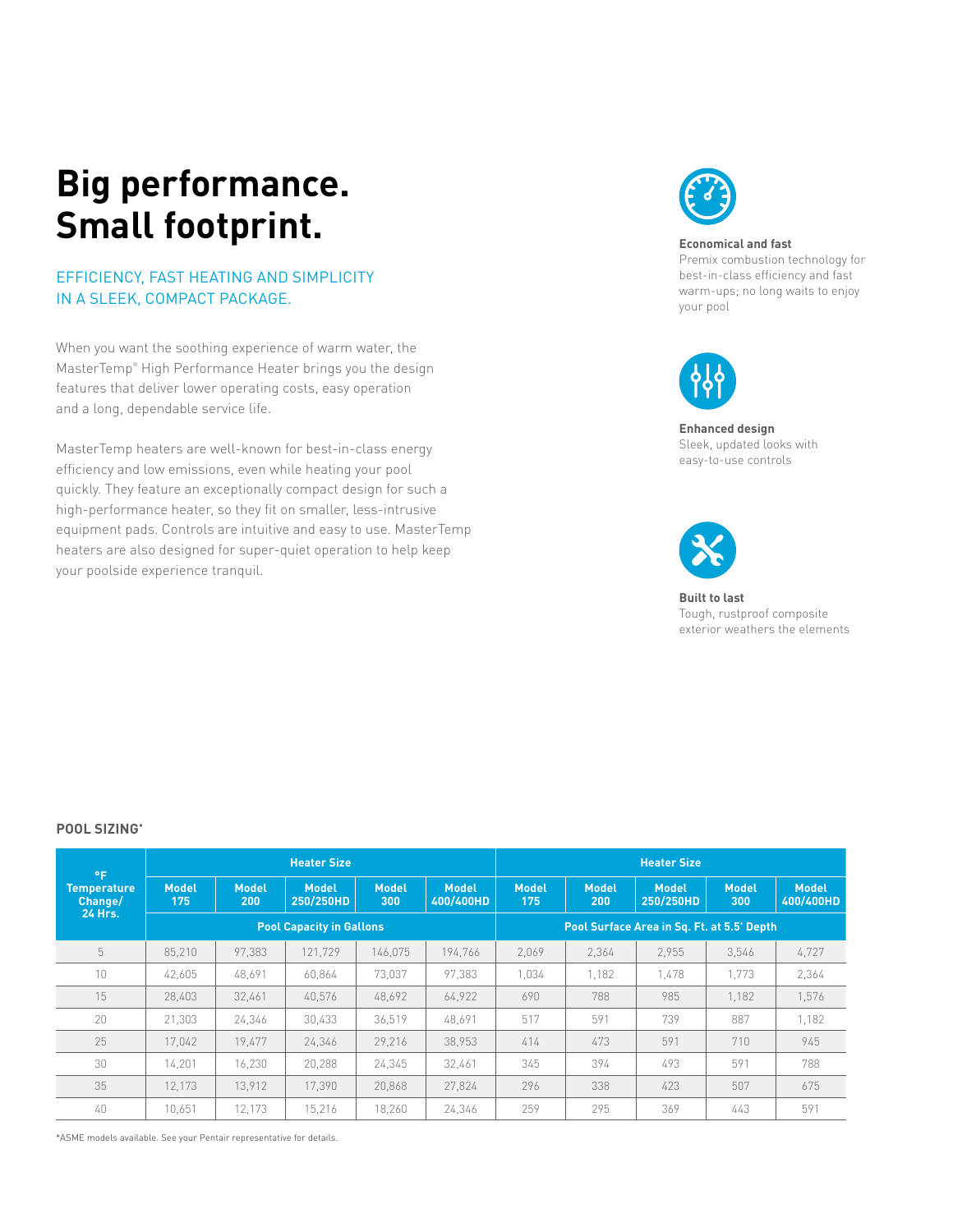

#### **SPA SIZING\***

|              | <b>Spa Volume (Gallons)</b>                                      |      |      |      |      |      |      |      |       |  |  |
|--------------|------------------------------------------------------------------|------|------|------|------|------|------|------|-------|--|--|
| <b>Model</b> | 200                                                              | 300  | 400  | 500  | 600  | 700  | 800  | 900  | 1,000 |  |  |
|              | Minutes for 30°F Temperature Rise (Heater Input in 1,000 BTU/HR) |      |      |      |      |      |      |      |       |  |  |
| 175          | 21.0                                                             | 31.0 | 40.0 | 50.0 | 61.0 | 71.0 | 81.0 | 91.0 | 102.0 |  |  |
| 200          | 18.0                                                             | 27.0 | 35.0 | 44.0 | 53.0 | 62.0 | 71.0 | 80.0 | 89.0  |  |  |
| 250/250HD    | 15.8                                                             | 23.5 | 30.8 | 38.5 | 46.5 | 54.3 | 62.0 | 70.0 | 77.8  |  |  |
| 300          | 13.5                                                             | 20.0 | 26.5 | 33.0 | 40.0 | 46.5 | 53.0 | 60.0 | 66.5  |  |  |
| 400/400HD    | 9.0                                                              | 13.0 | 18.0 | 22.0 | 27.0 | 31.0 | 35.0 | 40.0 | 44.0  |  |  |

\*Note: The chart is based on a 30°F (16.6°C) temperature rise, discounting losses and only based on heat required to raise temperature in minutes. Two-year limited warranty. See warranty for details.